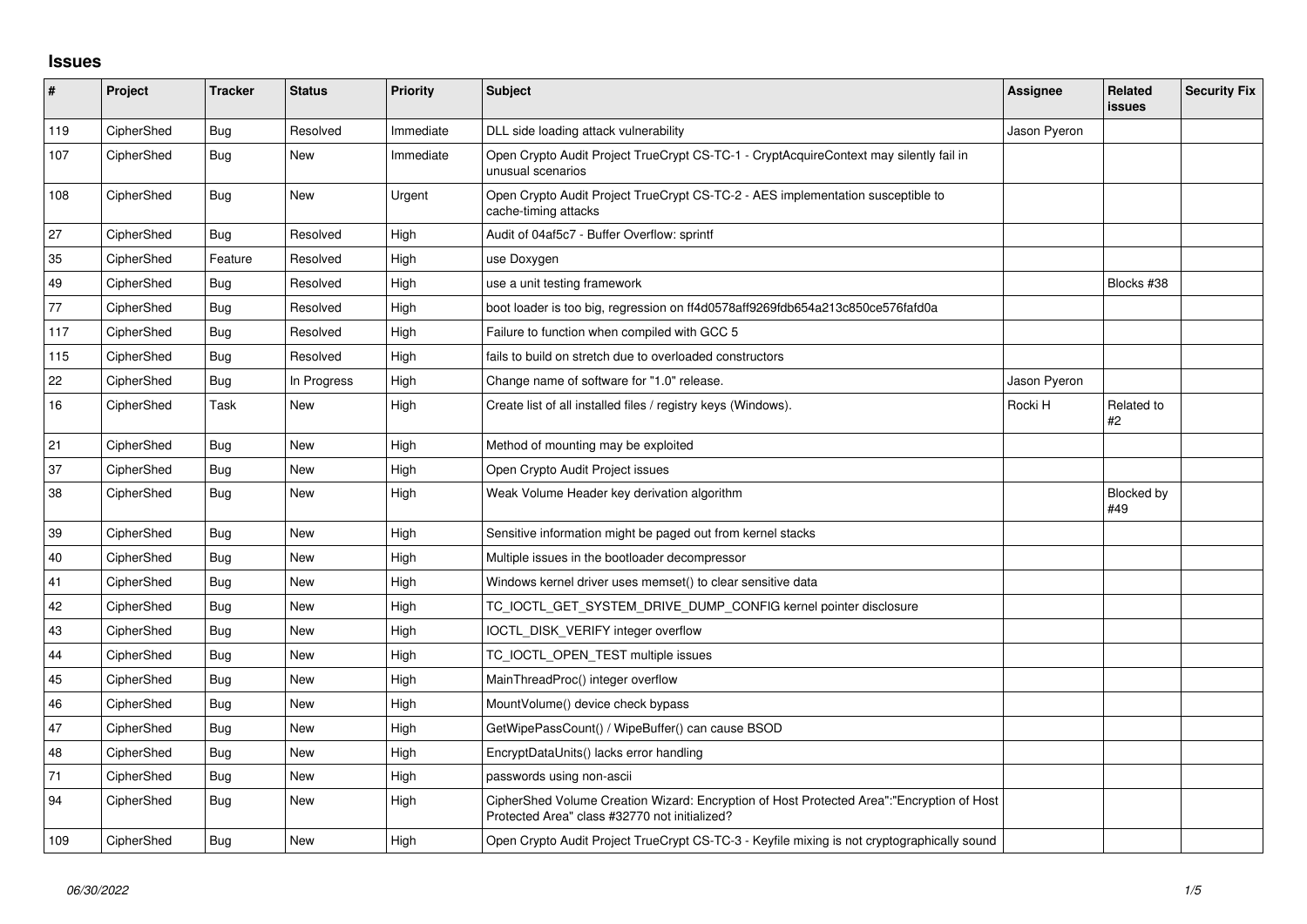| #                | Project    | <b>Tracker</b> | <b>Status</b> | <b>Priority</b> | <b>Subject</b>                                                                                | Assignee                    | Related<br>issues                                         | <b>Security Fix</b> |
|------------------|------------|----------------|---------------|-----------------|-----------------------------------------------------------------------------------------------|-----------------------------|-----------------------------------------------------------|---------------------|
| 110              | CipherShed | Bug            | New           | High            | Open Crypto Audit Project TrueCrypt CS-TC-4 - Unauthenticated ciphertext in volume<br>headers |                             |                                                           |                     |
| 30               | CipherShed | Bug            | Resolved      | Normal          | Allowed character description is wrong                                                        |                             | Related to<br>#31                                         |                     |
| 28               | CipherShed | <b>Bug</b>     | Resolved      | Normal          | Audit of 04af5c7 - Buffer Overflow: strcat                                                    |                             |                                                           |                     |
| 29               | CipherShed | <b>Bug</b>     | Resolved      | Normal          | Audit of 04af5c7 - Buffer Overflow: strcpy                                                    | Jason Pyeron                |                                                           |                     |
| 86               | CipherShed | <b>Bug</b>     | Resolved      | Normal          | Make ciphershed window titlebars different                                                    |                             |                                                           |                     |
| 101              | CipherShed | <b>Bug</b>     | Resolved      | Normal          | boot loader password prompt takes 100% cpu in VM                                              |                             |                                                           |                     |
| 112              | CipherShed | <b>Bug</b>     | Resolved      | Normal          | uninstall on windows does not list version info                                               |                             |                                                           |                     |
| 113              | CipherShed | <b>Bug</b>     | Resolved      | Normal          | remove the donate screen from the installer                                                   |                             |                                                           |                     |
| 125              | CipherShed | <b>Bug</b>     | Resolved      | Normal          | Makefile for bootloader fails on case sensitive filesystem                                    |                             |                                                           |                     |
| 126              | CipherShed | <b>Bug</b>     | Resolved      | Normal          | VS launcher breaks if using multiple VS and the default is not the one for CS                 |                             |                                                           |                     |
| 127              | CipherShed | <b>Bug</b>     | Resolved      | Normal          | remove #if 0 code                                                                             | Jason Pyeron                |                                                           |                     |
| 12               | CipherShed | Task           | In Progress   | Normal          | <b>Write Documentation</b>                                                                    | Eugene Wang                 | Related to<br>#15                                         |                     |
| 51               | CipherShed | Bug            | In Progress   | Normal          | <b>GUID Partition Table (GPT)</b>                                                             | Jason Pyeron                | Related to<br>#55                                         |                     |
| 55               | CipherShed | Bug            | In Progress   | Normal          | Unified Extensible Firmware Interface (UEFI)                                                  | Jason Pyeron                | Related to<br>#51                                         |                     |
| $\mathbf{1}$     | CipherShed | Task           | New           | Normal          | Detailed review of Windows constant strings                                                   | Paweł<br>Zegartowski        | Related to<br>#2                                          |                     |
| $\sqrt{2}$       | CipherShed | Task           | <b>New</b>    | Normal          | Upgrade installer to uninstall TrueCrypt                                                      |                             | Related to<br>#1, Related<br>to #13,<br>Related to<br>#16 |                     |
| 3                | CipherShed | Task           | New           | Normal          | Finish initial bitmaps and icons                                                              |                             |                                                           |                     |
| $\overline{4}$   | CipherShed | Task           | New           | Normal          | Get Windows executable signing key                                                            | <b>Bill Cox</b>             |                                                           |                     |
| $\mathbf 5$      | CipherShed | Task           | <b>New</b>    | Normal          | Linux build, installer, VM                                                                    | Kyle Marek                  | Related to<br>#50                                         |                     |
| 6                | CipherShed | Task           | New           | Normal          | Windows build, installer, VM                                                                  | <b>Bill Cox</b>             |                                                           |                     |
| $\overline{7}$   | CipherShed | Task           | New           | Normal          | Mac build, installer, VM                                                                      | Jason Pyeron                |                                                           |                     |
| $\, 8$           | CipherShed | Task           | New           | Normal          | Get graphics artist to work on artwork, icons                                                 |                             |                                                           |                     |
| $\boldsymbol{9}$ | CipherShed | Task           | New           | Normal          | Create check-list of features to be tested                                                    | Pier-Luc Caron<br>St-Pierre |                                                           |                     |
| $13$             | CipherShed | Task           | New           | Normal          | List of all version numbers                                                                   | Rocki H                     | Related to<br>#2                                          |                     |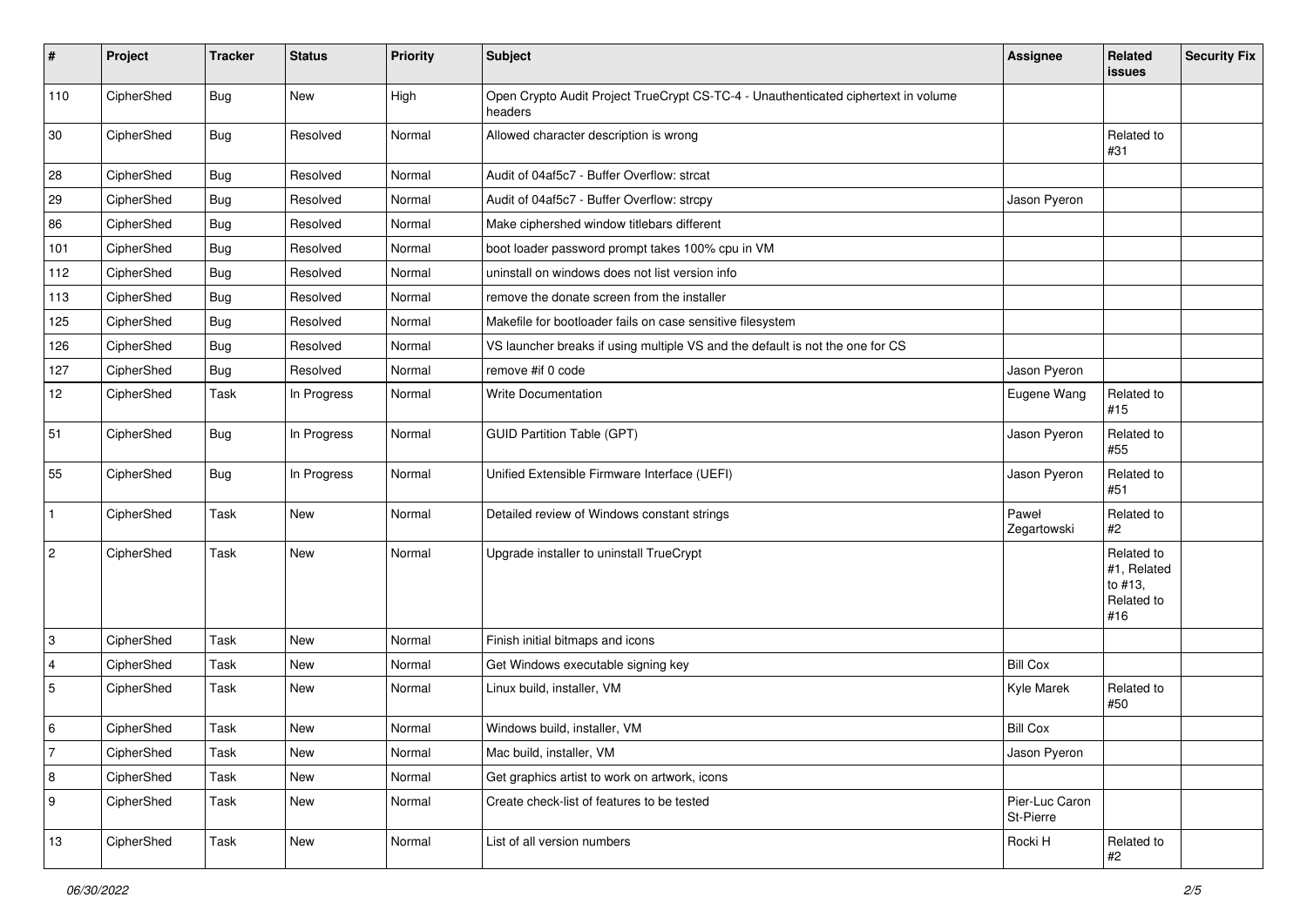| #  | Project    | <b>Tracker</b> | <b>Status</b> | <b>Priority</b> | <b>Subject</b>                                                 | Assignee     | Related<br>issues | <b>Security Fix</b> |
|----|------------|----------------|---------------|-----------------|----------------------------------------------------------------|--------------|-------------------|---------------------|
| 14 | CipherShed | <b>Bug</b>     | New           | Normal          | Fixes urls in ui (/applink? links)                             |              | Related to<br>#25 |                     |
| 15 | CipherShed | Task           | New           | Normal          | Create Gnu Info page                                           | Eugene Wang  | Related to<br>#12 |                     |
| 17 | CipherShed | Task           | New           | Normal          | Create debian packaging                                        |              |                   |                     |
| 18 | CipherShed | Task           | <b>New</b>    | Normal          | Create rpm packaging                                           |              |                   |                     |
| 19 | CipherShed | Task           | New           | Normal          | Create pkgbuild for arch                                       |              |                   |                     |
| 20 | CipherShed | Task           | New           | Normal          | Create dmg for os x                                            |              |                   |                     |
| 24 | CipherShed | Task           | New           | Normal          | Add Windows 8 / Server 2012                                    | Rocki H      |                   |                     |
| 25 | CipherShed | Task           | New           | Normal          | Broken applinks                                                |              | Related to<br>#14 |                     |
| 26 | CipherShed | <b>Bug</b>     | New           | Normal          | Large External Drive Support on Mac (>512byte sector size)     |              |                   |                     |
| 23 | CipherShed | Bug            | New           | Normal          | Windows 8 / 8.1 Fast Startup                                   | Rocki H      |                   |                     |
| 31 | CipherShed | <b>Bug</b>     | New           | Normal          | there is duplicate code for password character checking        | Jason Pyeron | Related to<br>#30 |                     |
| 32 | CipherShed | Feature        | New           | Normal          | truecrypt.ch ideas thread                                      |              |                   |                     |
| 33 | CipherShed | Feature        | New           | Normal          | windows comamnd line volume creation                           |              |                   |                     |
| 34 | CipherShed | Feature        | New           | Normal          | windows mount point support                                    |              | Related to<br>#60 |                     |
| 36 | CipherShed | Feature        | New           | Normal          | support multiple actors to open an encrypted volume            |              |                   |                     |
| 50 | CipherShed | Feature        | New           | Normal          | Linux FDE                                                      |              | Related to<br>#5  |                     |
| 57 | CipherShed | Feature        | New           | Normal          | Skein support                                                  |              |                   |                     |
| 60 | CipherShed | Feature        | New           | Normal          | Enhanced UX - shell extension for container management         |              | Related to<br>#34 |                     |
| 61 | CipherShed | Feature        | New           | Normal          | optionally support TPM                                         |              |                   |                     |
| 62 | CipherShed | Feature        | New           | Normal          | Administrative Configuration for Enterprise IT                 |              |                   |                     |
| 63 | CipherShed | <b>Bug</b>     | New           | Normal          | 64 bit gui on 64 bit systems                                   |              | Related to<br>#65 |                     |
| 64 | CipherShed | Task           | New           | Normal          | Rewrite or remove LongReverse in Common/Dlgcode.c              |              |                   |                     |
| 65 | CipherShed | Feature        | New           | Normal          | pure 64 bit version for windows                                |              | Related to<br>#63 |                     |
| 66 | CipherShed | Feature        | New           | Normal          | provide robust API for usermode interaction with kernel driver |              |                   |                     |
| 67 | CipherShed | Feature        | New           | Normal          | print a backup                                                 |              |                   |                     |
| 70 | CipherShed | Feature        | New           | Normal          | track git info in build                                        |              |                   |                     |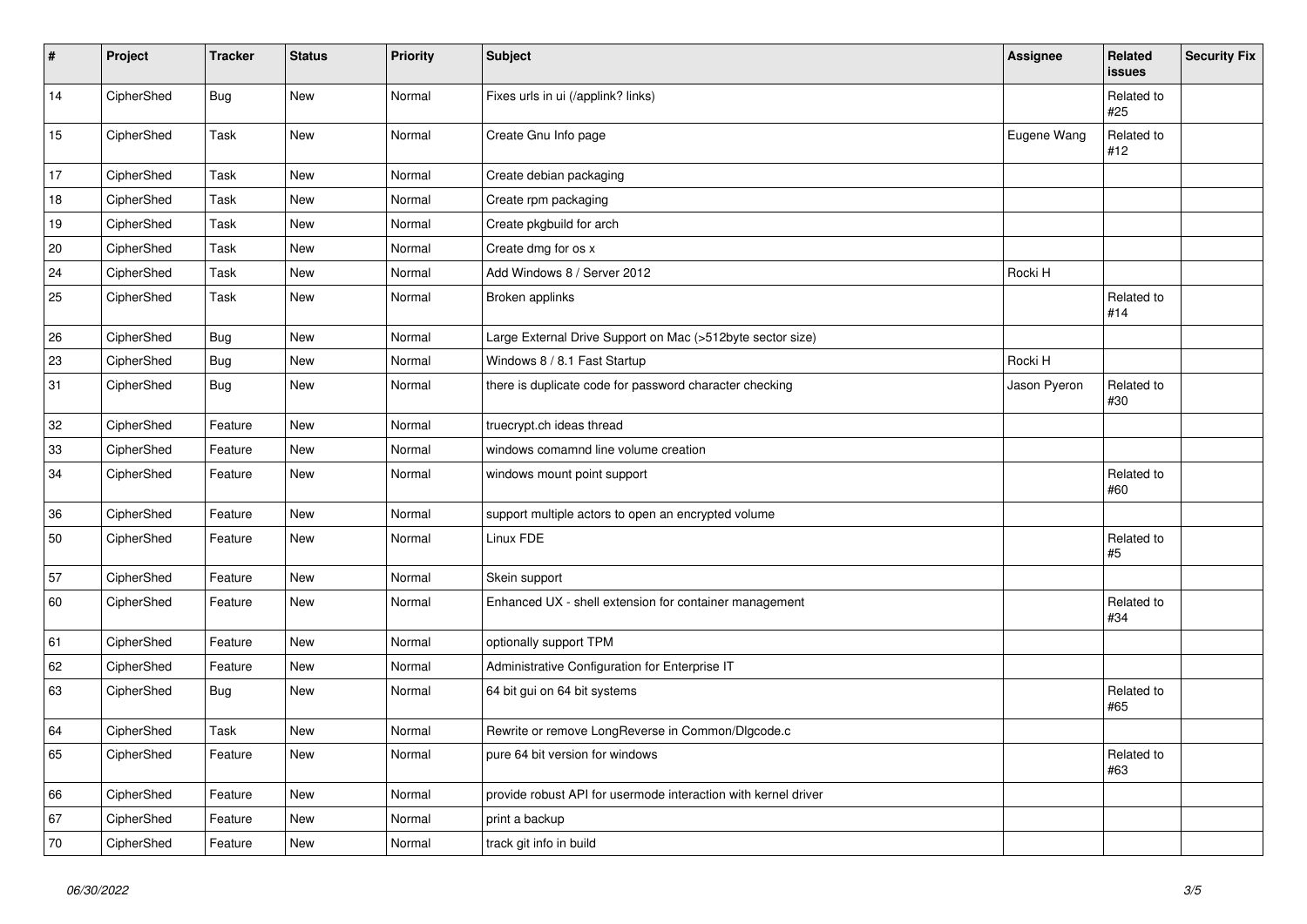| #          | Project    | <b>Tracker</b> | <b>Status</b> | <b>Priority</b> | <b>Subject</b>                                                                                           | <b>Assignee</b> | Related<br><b>issues</b> | <b>Security Fix</b> |
|------------|------------|----------------|---------------|-----------------|----------------------------------------------------------------------------------------------------------|-----------------|--------------------------|---------------------|
| 72         | CipherShed | <b>Bug</b>     | New           | Normal          | The installation fails, but a message (from windows?) says it succeeds and asks if you want<br>to reboot |                 |                          |                     |
| 73         | CipherShed | <b>Bug</b>     | New           | Normal          | Truecrypt icon showing in taskbar                                                                        |                 |                          |                     |
| 74         | CipherShed | Bug            | <b>New</b>    | Normal          | Hardcoded Build date in Help->About window                                                               |                 |                          |                     |
| ${\bf 76}$ | CipherShed | <b>Bug</b>     | New           | Normal          | MakeSelfExtractingPackage used in CI cannot have dialog boxes                                            |                 |                          |                     |
| 78         | CipherShed | <b>Bug</b>     | New           | Normal          | update the ciphershed.org website, automatically                                                         |                 |                          |                     |
| 81         | CipherShed | Feature        | New           | Normal          | Decrypt System drive via commandline                                                                     |                 |                          |                     |
| 82         | CipherShed | Feature        | New           | Normal          | add sparse file detection to non-windows versions                                                        |                 |                          |                     |
| 83         | CipherShed | <b>Bug</b>     | New           | Normal          | deduplicate file names                                                                                   |                 |                          |                     |
| 84         | CipherShed | <b>Bug</b>     | New           | Normal          | wcsncpy is subject to buffer overflow                                                                    |                 |                          |                     |
| 85         | CipherShed | <b>Bug</b>     | New           | Normal          | Digcode.c is 9917 lines long, split it up                                                                |                 |                          |                     |
| 88         | CipherShed | Bug            | <b>New</b>    | Normal          | smart card support for containers                                                                        |                 |                          |                     |
| 89         | CipherShed | Feature        | New           | Normal          | Support the Common Criteria Collaborative Protection Profile for Full Disk Encryption                    |                 |                          |                     |
| 90         | CipherShed | Feature        | New           | Normal          | cipher setting preference file                                                                           |                 |                          |                     |
| 91         | CipherShed | Feature        | New           | Normal          | use linked libraries in kernel driver to isolate logical units and later support plugins                 |                 |                          |                     |
| 92         | CipherShed | Feature        | New           | Normal          | allow change of cipher/key on encrypted container without decrypting                                     |                 |                          |                     |
| 93         | CipherShed | Feature        | New           | Normal          | support "quick" encrypt for new media (especially flash/SSD)                                             |                 |                          |                     |
| 95         | CipherShed | <b>Bug</b>     | New           | Normal          | Platform/SystemException.h and Common/Exception.h define the same class/struct                           |                 |                          |                     |
| 96         | CipherShed | Feature        | New           | Normal          | installer to incorporate a post-installation quick-start wizard                                          |                 |                          |                     |
| 97         | CipherShed | Feature        | New           | Normal          | Suggestion 1 - Do not use unknown terminology                                                            | Niklas Lemcke   |                          |                     |
| 98         | CipherShed | Feature        | New           | Normal          | Suggestion 2 - Do not misuse native UI controls                                                          | Niklas Lemcke   |                          |                     |
| 102        | CipherShed | Feature        | New           | Normal          | support for serial console in bootloader                                                                 |                 |                          |                     |
| 111        | CipherShed | <b>Bug</b>     | New           | Normal          | ui does not show free drives below c: e.g. A: or B:                                                      | Niklas Lemcke   |                          |                     |
| 116        | CipherShed | <b>Bug</b>     | New           | Normal          | create an option for private/global volume mounting                                                      |                 |                          |                     |
| 99         | CipherShed | Feature        | New           | Normal          | Suggestion 3-Separate required and optional input parameters                                             |                 |                          |                     |
| 100        | CipherShed | Feature        | New           | Normal          | Suggestion 4-Display the consequences of an action immediately (Immediacy of<br>consequences)            |                 |                          |                     |
| 118        | CipherShed | Bug            | New           | Normal          | upgrading truecrpyt fails if truecrypt is pinned to the taskbar                                          |                 |                          |                     |
| 121        | CipherShed | Feature        | New           | Normal          | Support "not" burning CD on encrypting disk operation                                                    |                 | Related to<br>#68        |                     |
| 122        | CipherShed | Feature        | New           | Normal          | support key escrow                                                                                       |                 | Related to<br>#68        |                     |
| 124        | CipherShed | Feature        | New           | Normal          | investigate switch to FUDforum from phpBB                                                                |                 |                          |                     |
| 114        | CipherShed | Task           | New           | Normal          | Real, unified makefiles                                                                                  | Kyle Marek      |                          |                     |